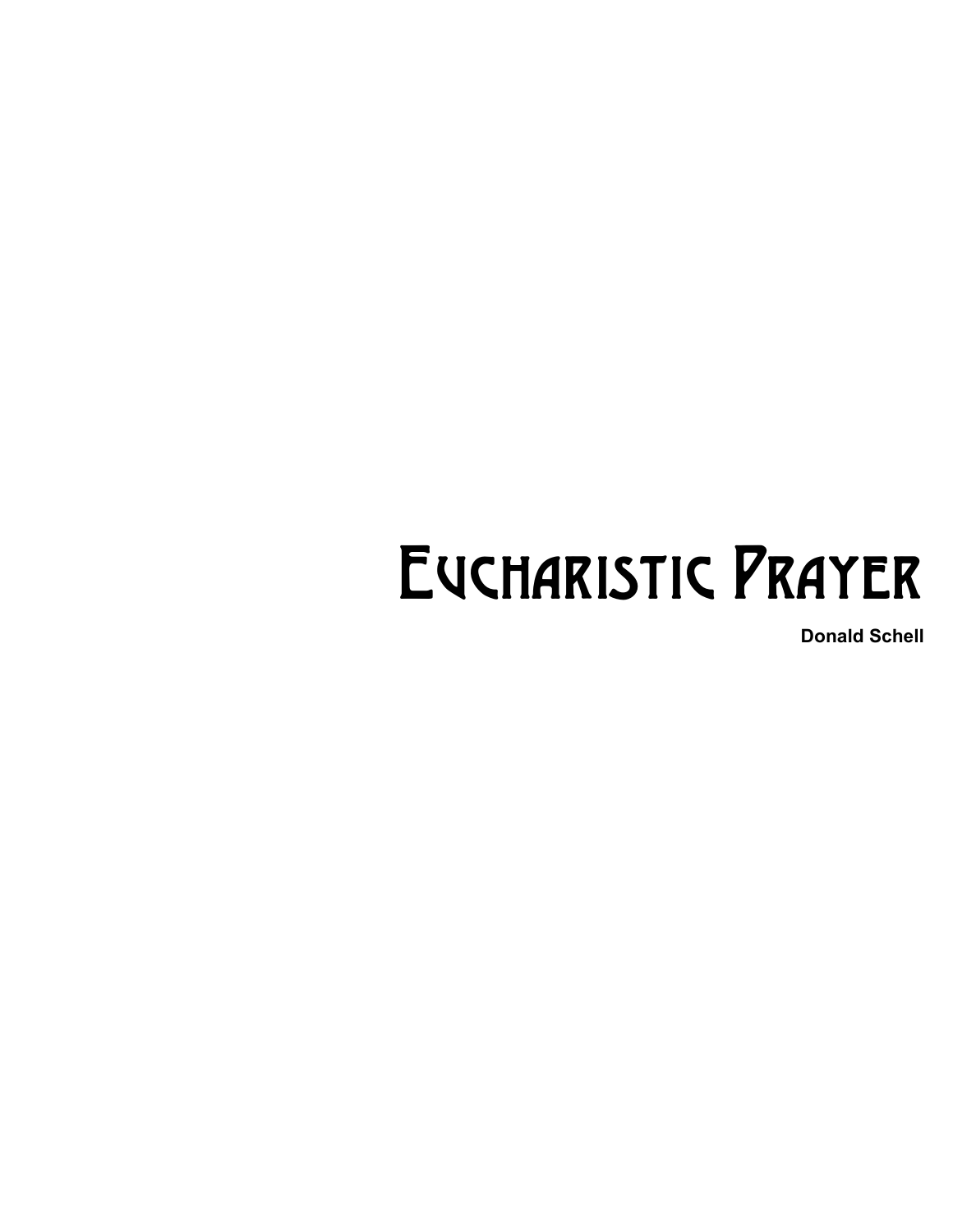*Presider* The Grace of our Lord Jesus Christ and the love of God and the fellowship of the Holy Spirit be with you all. *People* And also with you. *Presider* Lift up your hearts.

*People* We lift them to the Lord.

*Presider* Let us give thanks to the Lord our God.

**People** It is right to give God thanks and praise.

*Presider* God whose love knows no limit, when you spoke your Word into darkness sun, moon and stars shone forth, seas teemed with life and the play of Leviathan.

> Mountains rose, earth sprouted grass and trees; birds soared, lambs jumped, lions roared, and people joined in singing creation's hymn as now we praise and bless you.

*All We praise you, we bless you…*

*Presider* Faithful and merciful God, your promise is true: as once you redeemed slaves into freedom, in the fullness of time you sent your son Jesus to fulfill the prophets and free all humankind -

> You anointed him with your Spirit to preach good news to the poor and make the broken-hearted whole. He healed the sick and gave sight to the blind. He freed people from demons and oppressors.

He proclaimed the time of your favor, welcoming sinners and righteous to feast together in your friendship. Blessing just and unjust alike, he revealed your perfection and taught us to be like you.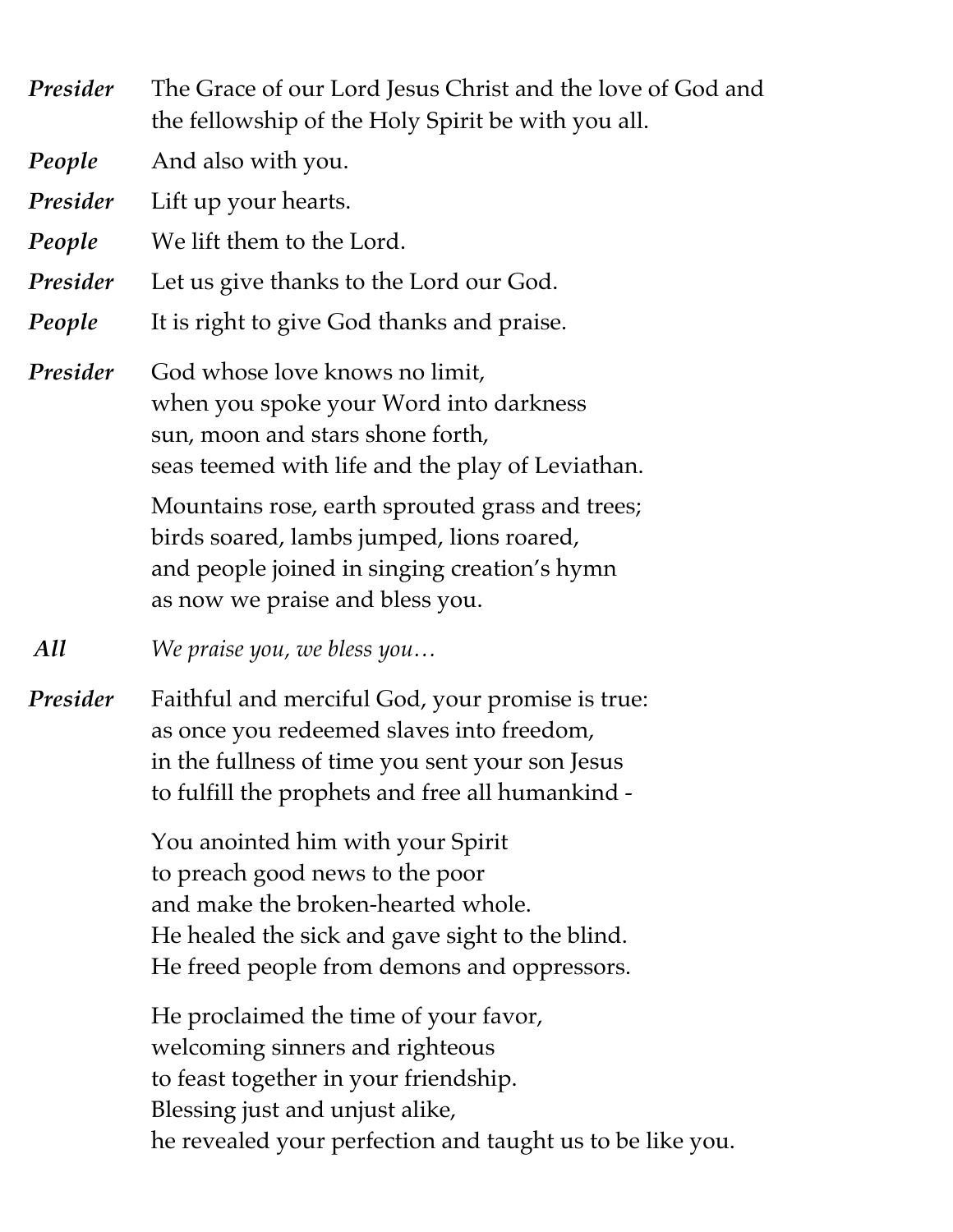*Deacon* Now giving thanks for Jesus' work, let us pray for the poor, the sick, and the dying.

*Free prayers from People* 

*Deacon* Pray for prisoners, and all who suffer at others' hands.

*Free prayers from People* 

*Presider* Healing God, in the wholeness of your love, we praise and bless you.

*All We praise you, we bless you…*

*Presider* Father and Mother of all, your son Jesus served and loved us till the end.

> On the night of his passion, knowing he would suffer and die for his friends, Jesus kept his feast and commanded us to remember him always when we receive this broken bread and shared wine, his body and blood poured out for us all.

That night before his friend betrayed him and enemy soldiers took him away to be killed, he knelt down and washed his friends' feet, so we pray to love one another as he loved us: bring us together, God, and make us one in your love.

*Deacon* Pray for enemies and friends.

*Free prayers from People* 

*Deacon* Pray for peacemakers and soldiers.

*Free prayers from People*